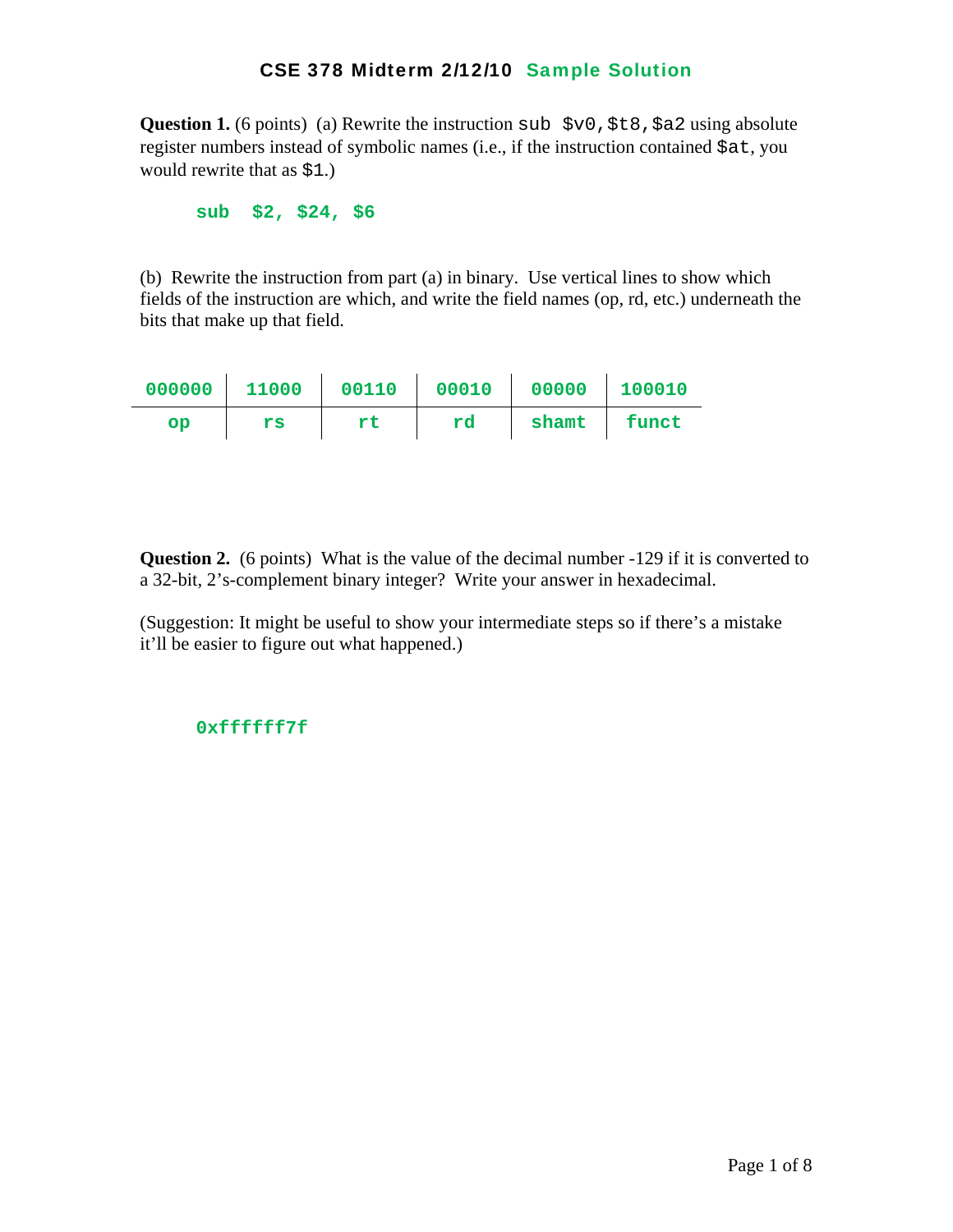**Question 3.** (6 points) Suppose we have the following 32-bit word labeled n located at address 0x1000001c in an assembly language program.

[0x1000001c] n: .word 42

MIPS assembly language allows us to write  $\exists w \xi \in 0$ , n to load this word into register \$t0. Although lw is a real machine instruction and not a pseudo-instruction, this line of assembly language code cannot be translated into a single machine instruction because the address  $0 \times 1000001c$  does not fit into the 16-bit offset field in a single  $1w$ instruction. Give a sequence of two actual machine instructions that perform the desired lw \$t0,n operation and that could be used in a program without interfering with surrounding instructions. Write your answer using symbolic assembly language notation, not binary.

 **lui \$t0, 0x1000 lw \$t0, 0x1c(\$t0)** 

**It would also be ok to use \$at for the address register.**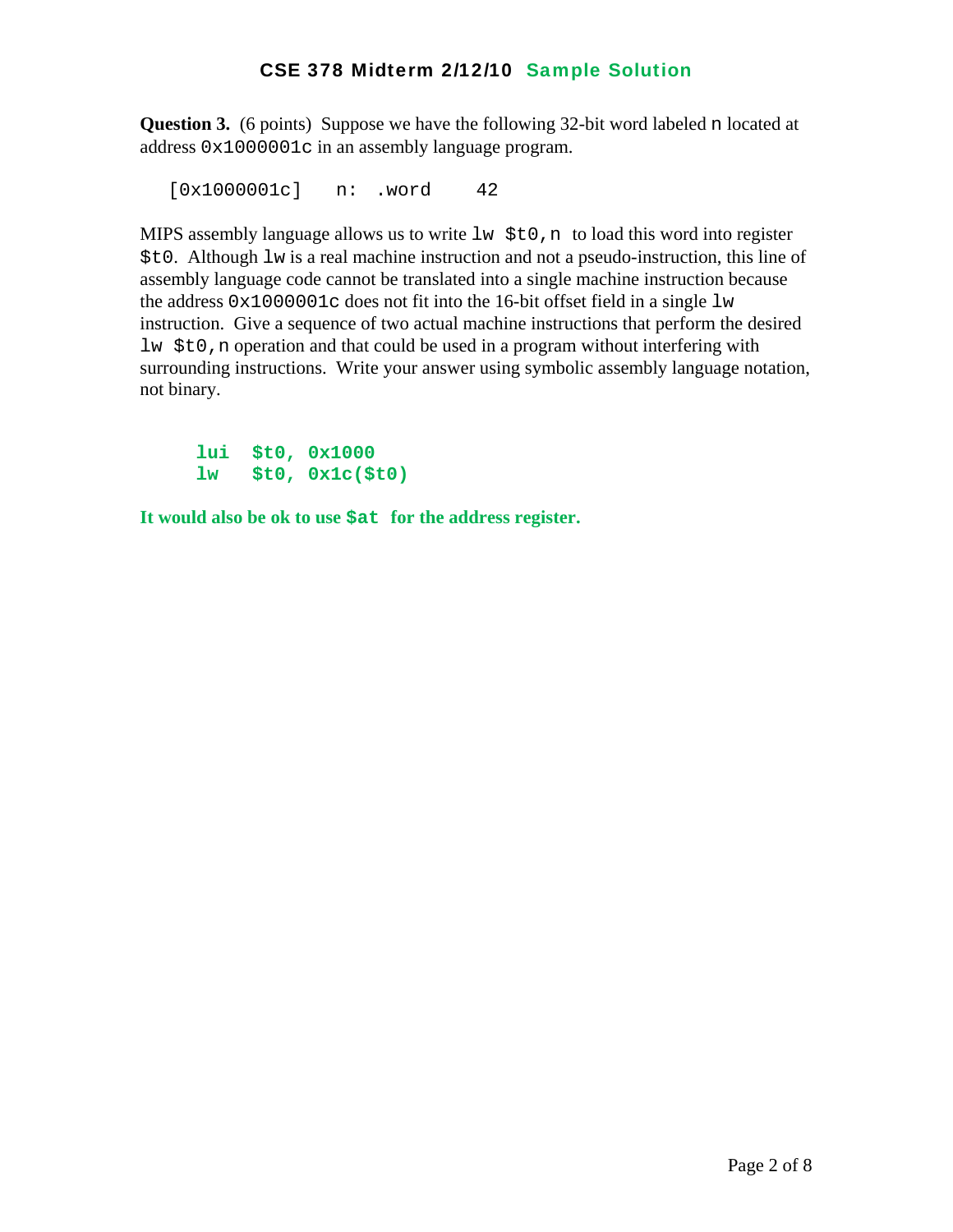**Question 4.** (22 points) MIPS Hacking. A fast way to search an unordered list is a *sentinel search*, where we place the item we are looking for at the end of the list after all the data currently in it, then search until we find it and report whether it was found at the sentinel location or earlier. For this problem, write a MIPS assembly language version of the following C sentinel search function.

```
/* Search for x in A[0..n-1]. Return 1 if found, else 0. */
 /* Precondition: A has capacity for n+1 or more int values */ 
 int find(int x, int A[], int n) { 
  A[n] = x;k = 0;while (A[k] := x) {
     k++ } 
  if (k < n) return 1; 
   else 
      return 0; 
 }
```
You should use the standard MIPS calling and register conventions (initially,  $\frac{1}{2}a0 =$ value of x,  $\xi a1$  = address of array A,  $\xi a2$  = value of n). You do not need to allocate a stack frame if you do not need one.

You may use either explicit subscripting operations or pointers or both to reference array elements, whichever is more convenient.

Include brief comments to make it easier to follow your code.

Write

your

answer

on

the state of the state of the state of the state of the state of the state of the state of the state of the state of the state of the state of the state of the state of the state of the state of the state of the state of t

next

page.

(You can tear this page out for reference while you work, if that is helpful.)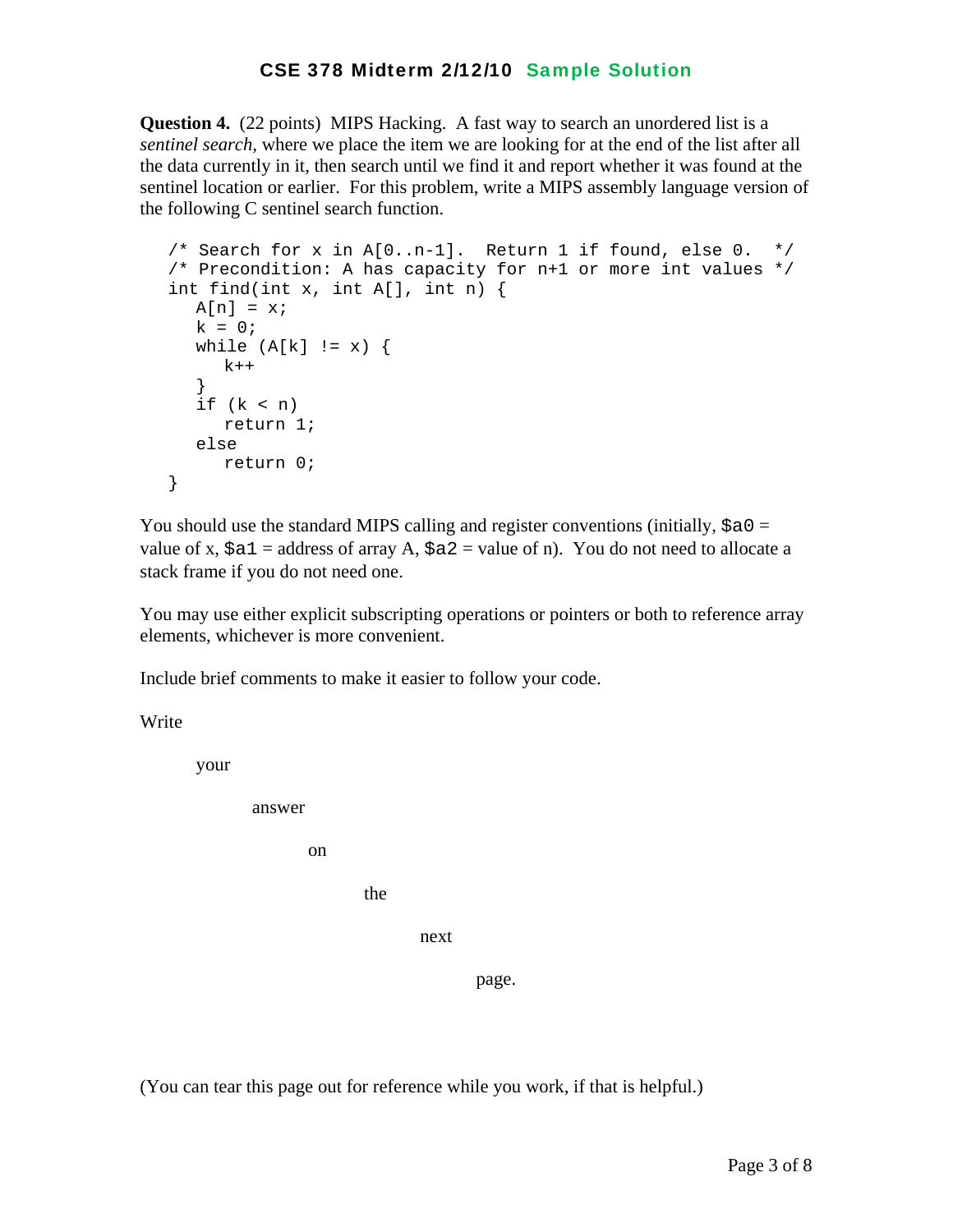**Question 4.** (cont.) Write your answer here. C code repeated for reference (reformatted to save space).

```
 /* Search for x in A[0..n-1]. Return 1 if found, else 0. */ 
   /* Precondition: A has capacity for n+1 or more int values */ 
   int find(int x, int A[], int n) { 
     A[n] = x;k = 0;while (A[k] := x) \{ k++ \} if (k < n) return 1; else return 0; 
   } 
find: 
      sll $t1, $a2, 2 # $t1 = &A[n] 
      add $t1, $t1, $a1
```

```
 sw $a0, 0($t1) # A[n] = x 
loop: 
    lw $t0, 0($a1) # $t0 = A[k] (k=0 initially) 
    beq $a0, $t0, found # branch if A[k] is x 
   addi $a1, 4 # k++
   i loop # repeat
found: 
    slt $v0, $a1, $t1 # result = &A[k] < &A[n] 
    jr $ra # return
```
**There are, of course, many other ways to solve the problem.**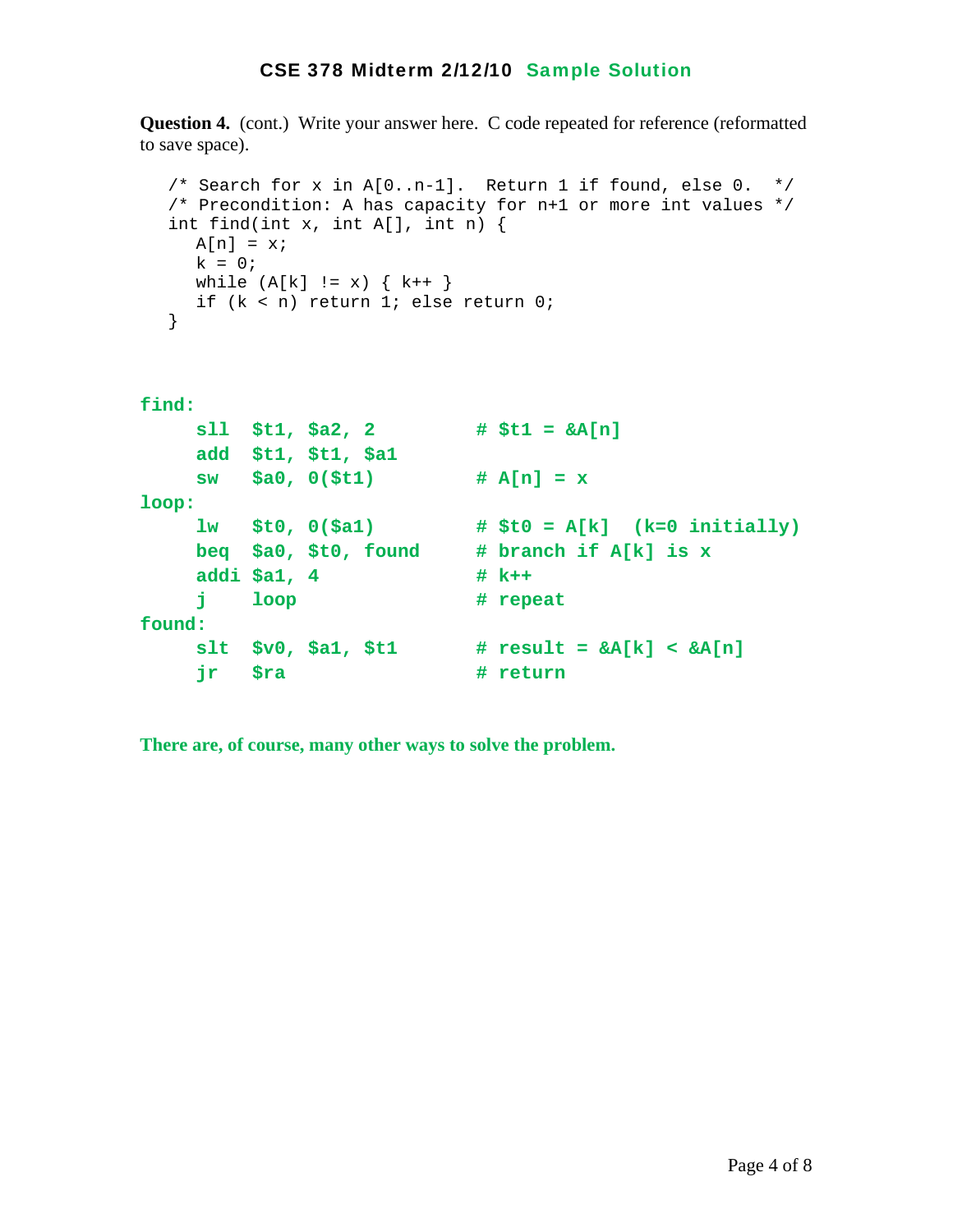

The following question concerns the **single-cycle** MIPS datapath shown below.

**Question 5.** (20 points) For each of the following instructions, fill in the blanks in the table below to indicate the settings of the control signals to execute that instruction. Each control signal must be specified as  $0, 1$ , or X (don't care). Writing a 1 or a 0 when an X is more accurate is *not* correct. If a control signal is a logical function of one or more other signals, write that function. For ALUOp, you can write things like "add" or "xor", since we don't expect you to have memorized the binary ALUOp signals.

| <b>Opcode</b> |             |          |     |  | RegDst   RegWrite   ALUSrc   ALUOp   MemWrite   MemRead   MemToReg | PCSrc |
|---------------|-------------|----------|-----|--|--------------------------------------------------------------------|-------|
| sub           |             |          | sub |  |                                                                    |       |
| lw            | $\mathbf 0$ |          | add |  |                                                                    |       |
| bne           | x           | $\Omega$ | sub |  | x                                                                  | !Zero |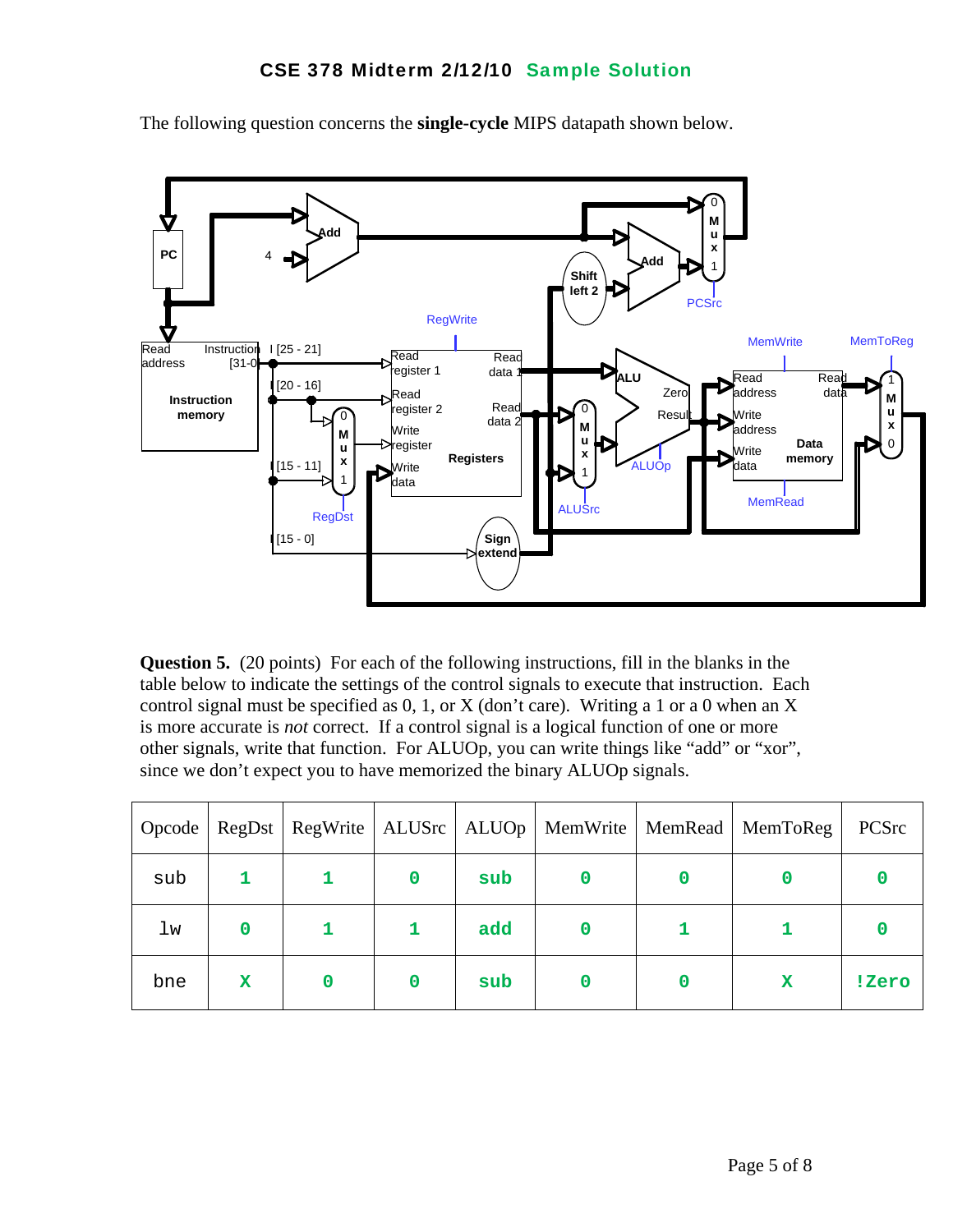**Question 6.** (20 points) Suppose we want to add a new R-format instruction to the MIPS ISA to compute the absolute value of a 32-bit integer. The new instruction is abs rd,rs, and it stores the absolute value of rs in rd.

A diagram of the simple 5-stage MIPS pipelined CPU we will modify is on the next page.

(a) To implement this instruction, we decide to add a new module to the datapath. Complete the following Verilog module absComp so that it generates the absolute value of inVal on the output absVal. (Don't be alarmed if the solution is quite short.)

```
 module absComp(inVal, absVal); 
   input wire [31:0] inVal; 
   output wire [31:0] absVal;
```

```
assign absVal = inVal[31] ? –inVal : inVal;
```
endmodule

(continued on next page)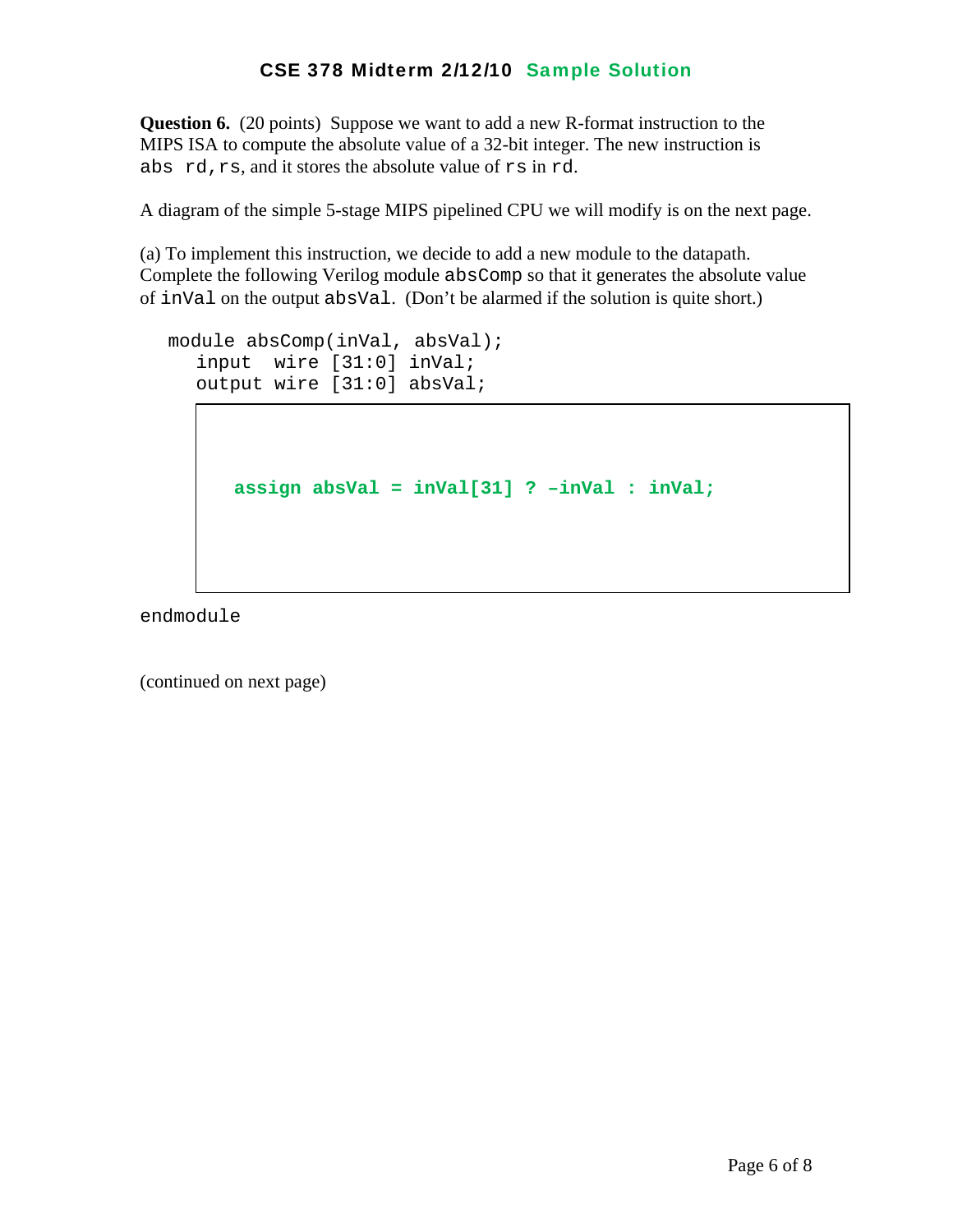**Question 6. (cont.)** (b) The following diagram is a simple version of the 5-stage MIPS pipelined CPU from class. The controller has a new output wire named ABS, which is high when the controller decodes an abs instruction and low otherwise. Add in and properly wire up the absComp module from part (a) into this datapath



**Note: This is only one of many possible solutions. All correct solutions involve adding the module, adding a multiplexer to choose between the module's output and the value of R[rs], and using a properly-forwarded ABS control line from the ID stage as the select for the added mux. It would also be ok to place the module between the ALU and the EX/MEM latch. In a real circuit, the best placement would need to take into account timing and delay issues, among other things.**